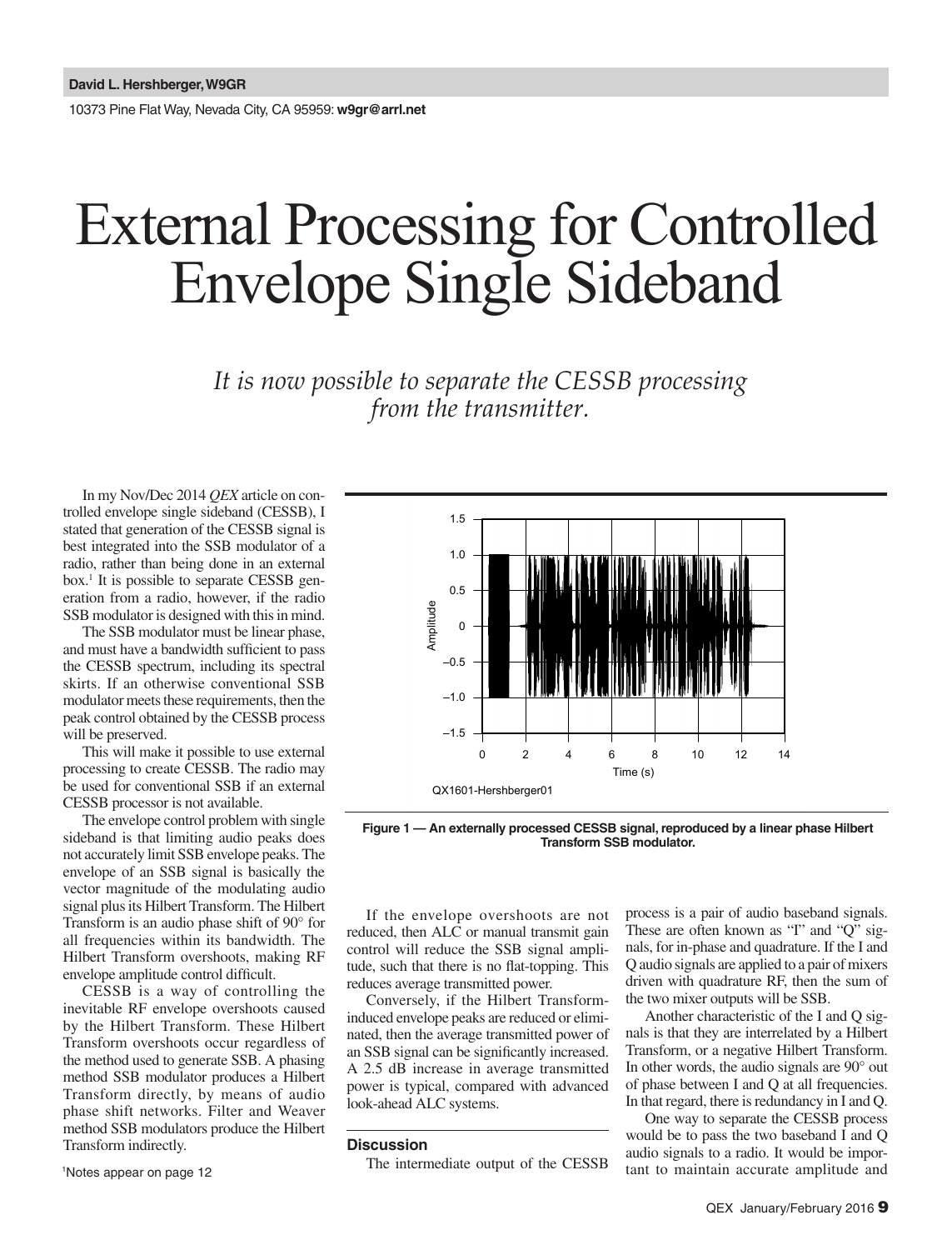phase matching for the two audio signals. It is not necessary to pass both audio signals into an SSB transmitter, however.

Because the two I and Q outputs of the CESSB system contain redundancy, you can throw one of them away and then regenerate it if necessary. The remaining signal has a special characteristic. The vector magnitude (or modulus) of itself plus its Hilbert Transform, is accurately amplitude limited. That vector magnitude function is proportional to the RF envelope amplitude of the SSB signal.

$$
e(t) = \sqrt{a^2(t) + H^2[a(t)]}
$$
 [Eq 1]

where:  $e(t)$  is the envelope signal  $a(t)$  is the input audio signal  $H[a(t)]$  is the Hilbert Transform

of the input audio signal.

What Equation 1 suggests is that we could discard either the I or the Q signal, and pass just one audio baseband signal as *a*(*t*) from the external CESSB processor to the radio. The radio could then regenerate the missing signal with a Hilbert Transform (either directly or indirectly). If this is done with linear phase and flat amplitude response, then the regeneration of the discarded signal will be perfect.

For this to work, the radio must have a linear phase response in its SSB modulator. That means flat time delay versus frequency. Also, the frequency response of the SSB modulator must be equal to or greater than the skirt bandwidth of the CESSB I and Q signals.

So, if the CESSB signal has a response of 300 to 3000 Hz, with descending filter skirts extending to 150 Hz at the low end and 3150 Hz on the high end, then the SSB modulator in the radio should have flat amplitude and linear phase from 150 to 3150 Hz. As long as those conditions are met, the radio will transmit accurately controlled envelope peaks using an external CESSB processor.

Unfortunately, most of the analog SSB transmitters in use today do not have linear phase response. A conventional radio with a crystal or mechanical filter for SSB generation might be wide enough, but it will have group delay peaks near the band edges. On the other hand, some SSB transmitters using DSP may very well have linear phase response. Those radios, if they exist, could be converted to CESSB operation with an external CESSB processor.

### **Simulations**

GNU *Octave* is an excellent simulation and signal processing tool.<sup>2</sup> I have written some GNU *Octave* code that simulates the external CESSB system. My GNU Octave code is available for download from the ARRL *QEX* files web page.<sup>3</sup> The *Octave* script reads in an audio WAV file, which has been accurately amplitude limited. CESSB processing is done first. Next, one of the two baseband audio signals produced by the CESSB process is discarded. (Actually, the script uses a linear combination of I and Q to produce a single output signal. Any linear combination will work, such as  $I + Q$ ,  $I - Q$ ,  $0.5 \times I - 0.866 \times Q$ , and other combinations). The remaining CESSB audio baseband signal is applied to the following modulators:

1) A linear phase filter type SSB modulator.

2) A linear phase Hilbert Transform SSB modulator.

3) A linear phase Weaver method SSB modulator.

Each of these modulators produces an upper sideband signal at 12 kHz. The sampling rate for all signals in the *Octave* code is 48 kHz.

The *Octave* code inserts a shaped 1 kHz tone, one second long, at the beginning of the speech audio. The purpose of the tone is to create an amplitude reference at the PEP limit of the transmitter power amplifier. A single tone does not create overshoot in any SSB modulator. (Simultaneous multiple frequencies are required to produce overshoot.) Note that the amplitude of the tone is a normalized 1.0 in each of the simulations that follow. If CESSB is accurately preserved, then the amplitude of the speech will not exceed 1.0 either.

All of these modulators reproduce the CESSB signal accurately, with tight envelope peak control. As a result, Figures 1, 2, and 3 look almost identical, even though different SSB modulation methods were used to create them.

## **SSB Modulators that** *Do Not* **Preserve CESSB**

Next the same audio signal is applied to some inappropriate SSB modulators:

1) A nonlinear phase filter type SSB modulator, using a crystal or mechanical filter (such as a Heathkit SB-102, Collins KWM-2, and similar transceivers).

2) A phasing type SSB modulator (such as the vintage Hallicrafters HT-37 transmitter).

These SSB modulators, typical of analog SSB transmitters, introduce linear distortions to the CESSB audio baseband, and they overshoot. Accurate envelope peak control is lost.

The phasing-type modulator simulation



**Figure 2 — An externally processed CESSB signal, reproduced by a linear phase bandpass filter SSB modulator.**



**Figure 3 — An externally processed CESSB signal, reproduced by a linear phase Weaver SSB modulator.**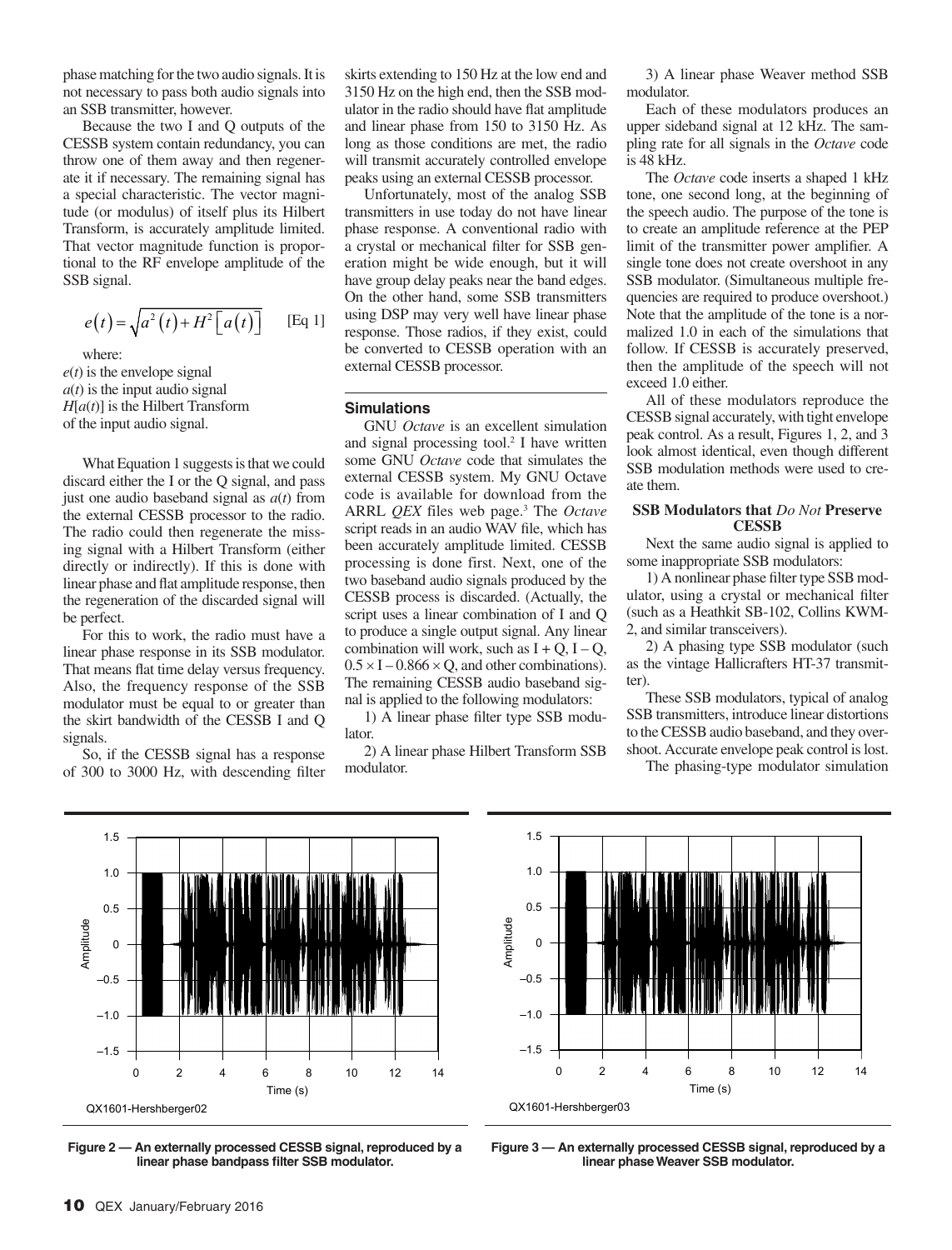

**Figure 4 — An externally processed CESSB signal, reproduced by a** 



**Figure 6 — A peak limited audio signal (not CESSB) applied to a nonlinear phase filter SSB modulator.**



Figure 5 - An externally processed CESSB signal, reproduced by a **nonlinear phase phasing method SSB modulator.**



**Figure 7 — A peak limited audio signal (not CESSB) applied to a nonlinear phase, phase-difference network SSB modulator.**

uses the coefficient set II given by Theodor Prosch, DL8PT, in Table 1 of his Sep/Oct 2012 *QEX* article.4

A Hilbert Transform filter, referred to a compensating delay line, has a dφ/dω characteristic (phase slope) of zero. The phase shift remains at 90° for all frequencies. So, the group delay of a Hilbert Transform is also zero when referred to a compensating delay line. The compensating delay and the Hilbert Transform filter constitute a pair of phase difference networks. Their phase difference is 90° for all frequencies for which the Hilbert Transform filter is designed. Yet, there is no time delay variation versus frequency for either path.

But traditional analog or digital IIR allpass filter phase difference networks do have time delay variations versus frequency and that is what makes a "phasing" type SSB modulator unsuitable for CESSB. The allpass network pair has the following phase shifts:

 $\Phi(\omega) + \pi / 2$ , and  $\Phi(\omega)$ 

So, it is the  $\Phi(\omega)$  phase function that introduces phase distortion and causes overshoot in a phasing-type SSB modulator. Theodor (DL8PT) Prosch's Figure 4 shows the  $\Phi(\omega)$  phase function. (See Note 4.) In a true Hilbert Transform modulator, the  $\Phi(\omega)$  function is zero, however, a Hilbert Transform modulator requires more computation than a phase-difference network "phasing" type SSB modulator.

The minimum-phase, elliptic type bandpass filter does not work for CESSB because of its group delay variations. The same is true for the phase-difference network SSB modulator. It also has group delay variations.

# **Using CESSB Processing With Older Analog Radios**

While the examples of Figure 4 and Figure 5 show some overshoot when used with CESSB-processed input audio, the overshoot is considerably worse with ordi